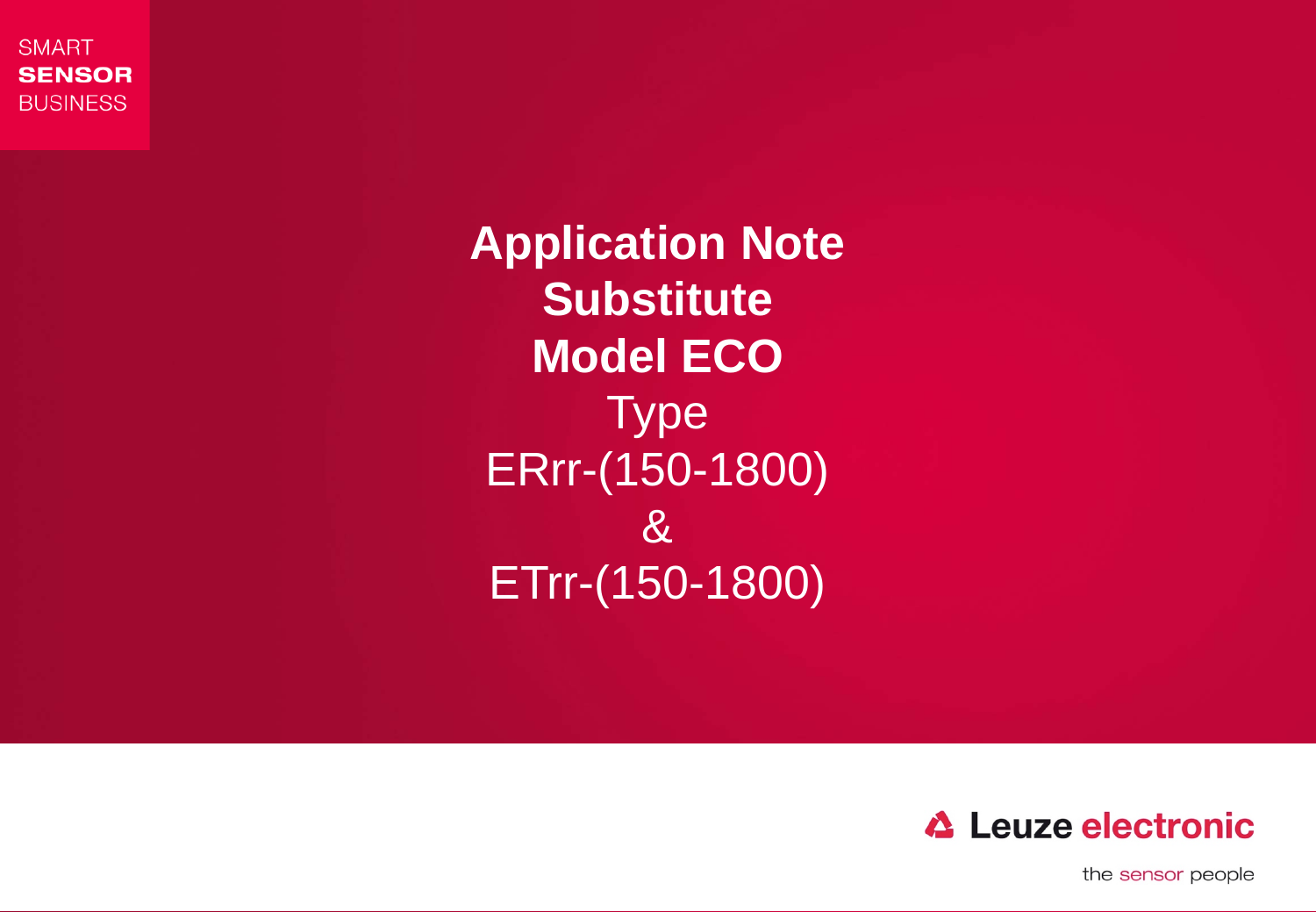



the sensor people

- Replacing an ECO light curtain (ETxx-yyyy; ERxx-yyyy)
- $\triangleright$  For all resolutions and protective field heights from 150 mm to 1800 (not for Master / Slave systems)
- $\triangleright$  Replacement: MLC502Txx-yyyy + MLC510Rxx-yyyy + ECO-SD-Set (Art. No .:

425044, consisting of two connection cables)

- 
- ▶ Replacement without changing of the wiring<br>▶ Contain information for Article: ECO-SD-Set (Art. No.: 425044)

**Note:** xx = resolution; yyy = protective field height

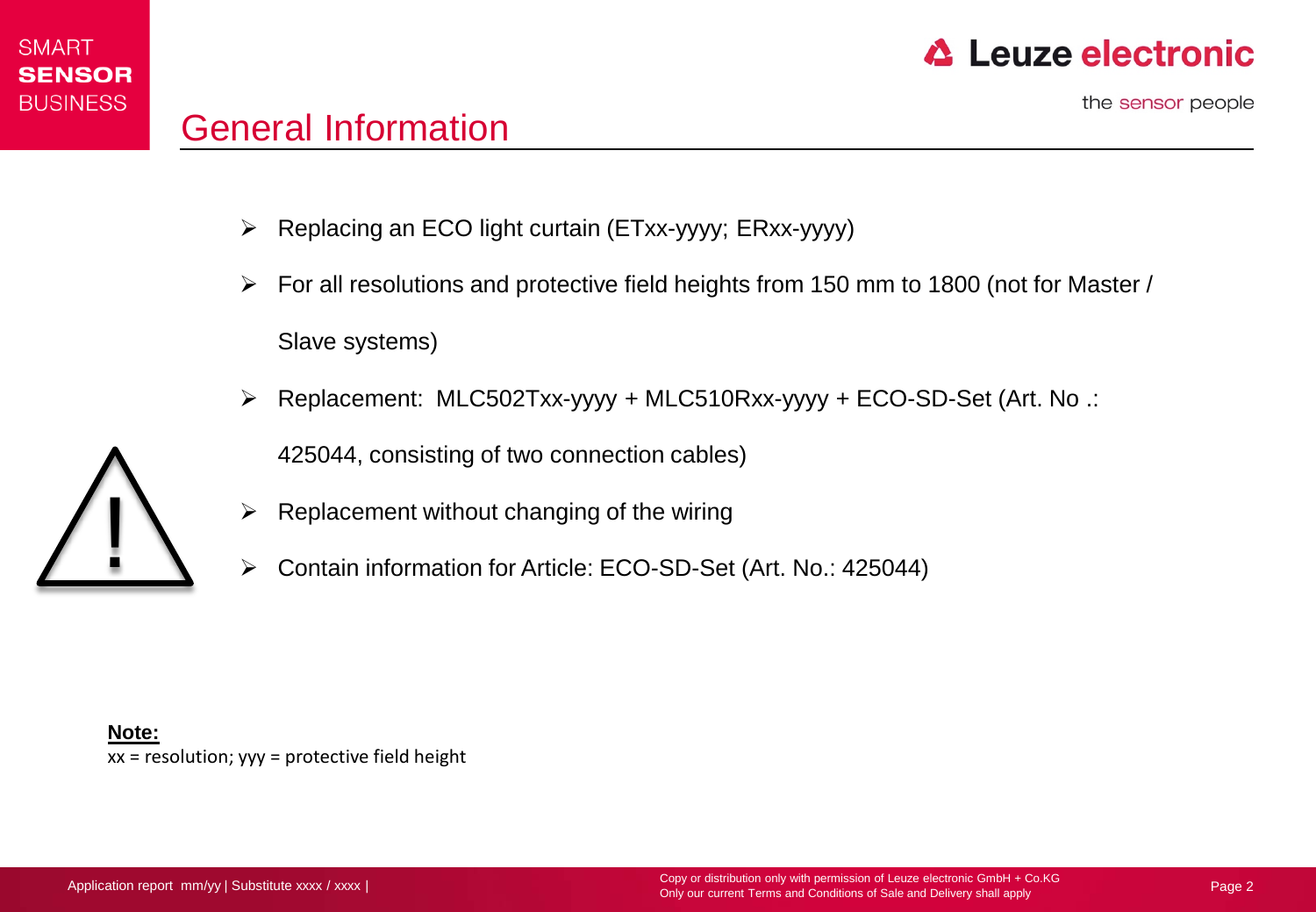

## **△ Leuze electronic**

the sensor people

# Substitute model Eco to MLC



**Mechanical adaption** 





#### **Note:**

Since the MLC has a smaller usable alignment angle (one reason was a change in the standard 61496-2), an angular orientation of the MLC system is important. The following brackets are here recommended:

• BT-2SB10

 $\Delta$  Leuze

• BT-2HF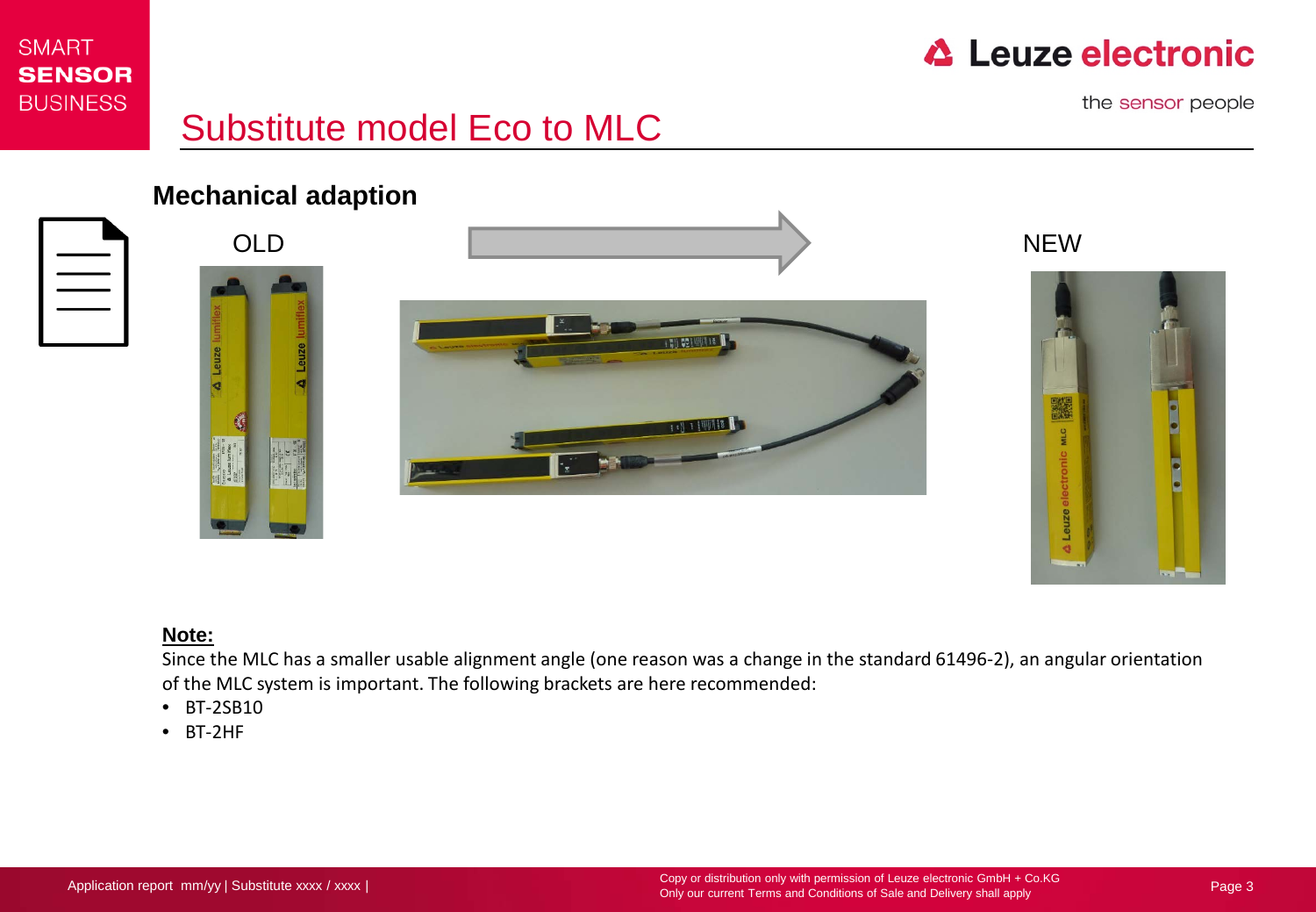

## **△ Leuze electronic**

the sensor people

### **Electrical connection of the adapter set: ECO-SD-SET**

|          | Picture electrical connection – transmitter |             |             |  |         |                                      |               |  |  |  |  |  |
|----------|---------------------------------------------|-------------|-------------|--|---------|--------------------------------------|---------------|--|--|--|--|--|
| $\equiv$ | Pin Nr.                                     | Funktion    | Litzenfarbe |  | Pin Nr. | Funktion                             | Litzenfarbe l |  |  |  |  |  |
|          |                                             | +24V        | br          |  |         | $+24V$                               | br            |  |  |  |  |  |
|          |                                             | Schirm/FE ( | ar          |  |         | n.c.                                 | $- -$         |  |  |  |  |  |
|          |                                             |             | bl          |  |         | l ov                                 |               |  |  |  |  |  |
|          |                                             | Test        | SW          |  |         | <b>Test</b>                          | SW            |  |  |  |  |  |
|          |                                             | In.c.       | --          |  |         | $ \text{Schirm/FE}(\mathcal{D}) $ gr |               |  |  |  |  |  |
|          |                                             | In.c.       | $- -$       |  |         |                                      |               |  |  |  |  |  |
|          |                                             | n.c.        | $- -$       |  |         |                                      |               |  |  |  |  |  |
|          |                                             | In.c.       | $- -$       |  |         |                                      |               |  |  |  |  |  |

| Picture electrical connection – receiver |             |     |         |                   |               |  |  |  |  |  |  |
|------------------------------------------|-------------|-----|---------|-------------------|---------------|--|--|--|--|--|--|
| Pin Nr.<br>Funktion                      | Litzenfarbe |     | Pin Nr. | Funktion          | Litzenfarbe I |  |  |  |  |  |  |
| +24V                                     | br          |     |         | $+24V$            | br            |  |  |  |  |  |  |
| Schirm/FE (                              | ar          |     |         | OSSD              | WS            |  |  |  |  |  |  |
|                                          | ы           | r-l |         | O٧                |               |  |  |  |  |  |  |
| OSSD                                     | SW          |     |         | OSSD <sub>2</sub> | SW            |  |  |  |  |  |  |
| In.c.                                    | $- -$       |     |         | Schirm/FE (D)     |               |  |  |  |  |  |  |
| n.c.                                     | $\sim$      |     |         |                   |               |  |  |  |  |  |  |
| 'n.c.                                    | $- -$       |     |         |                   |               |  |  |  |  |  |  |
| In.c.                                    | $\cdots$    |     |         |                   |               |  |  |  |  |  |  |

#### **Note:**

Cable adapter set for the exchange of series ECO to series MLC. This set consists of 2 short (0.3 m) connection cables (8-pin to 5-pin), one for the transmitter and one for the receiver. The receiver adapter contains 2 decoupling diodes for connecting the 2 OSSD outputs of MLC510 to simulate the one OSSD output provided by ECO.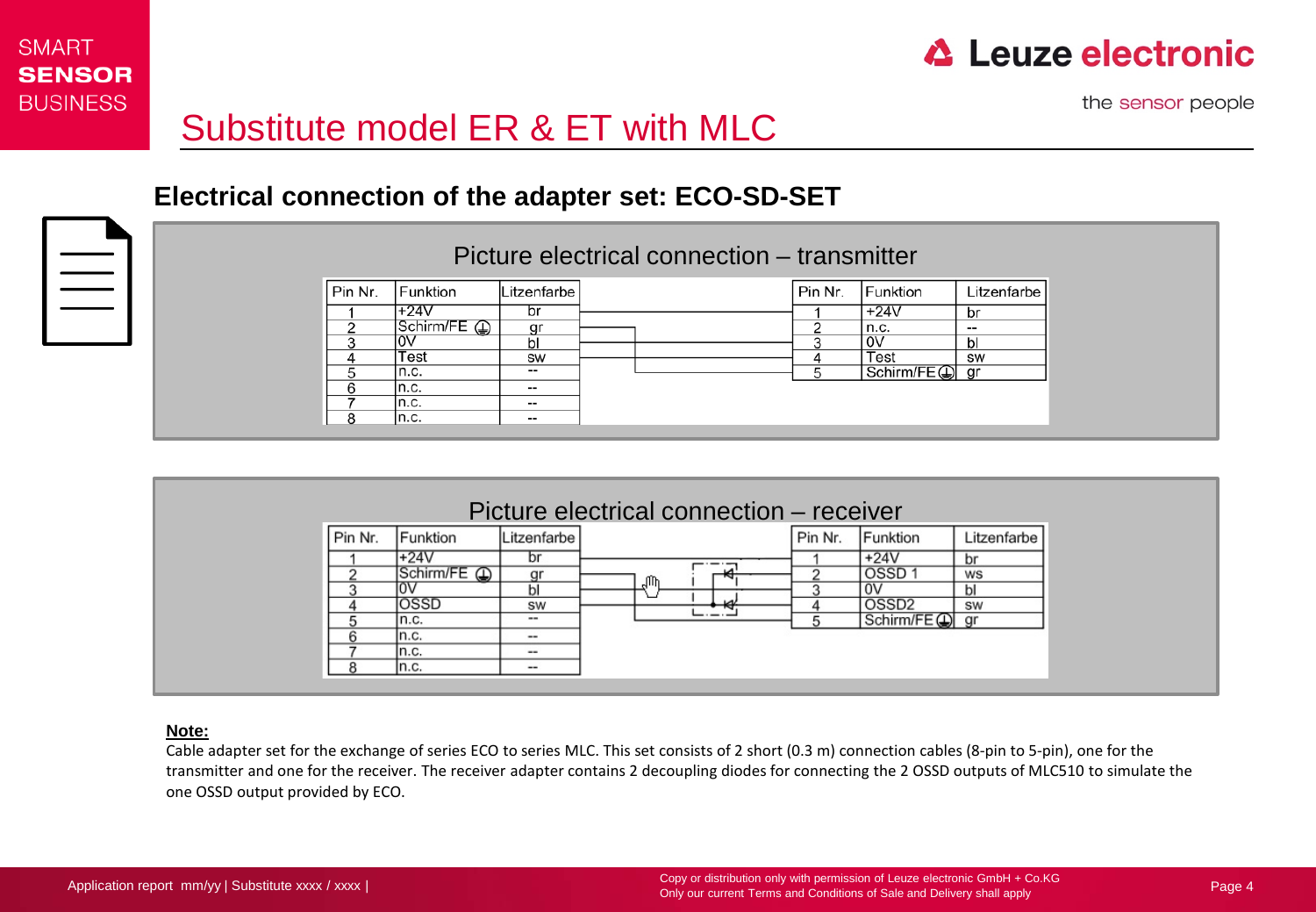## Attention

**△ Leuze electronic** 

the sensor people

### **Note:**

Please pay attention to the following points:

- Only Receiver MLC510 + Transmitter MLC502 together should be replaced
- no serial interface
- no weak signal
- bigger housing of MLC5xx
- different response time

### **Any questions!?**



Technical Hotline +49 7021 573 -110 E-Mail: service.protect@leuze.com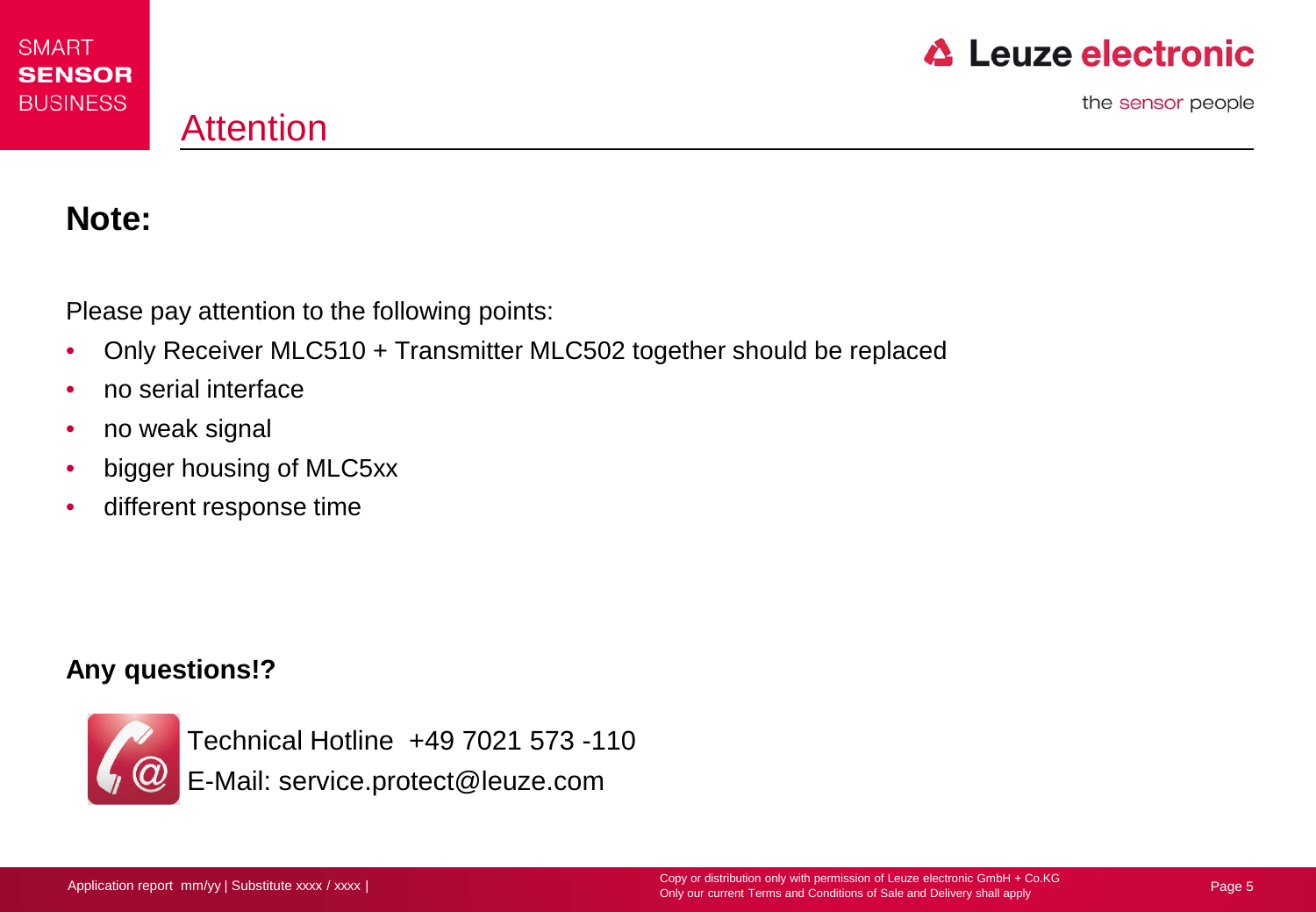

Did you know…



the sensor people

…WE KEEP YOU SUPPLIED WORLDWIDE

**On-Site service, repairs and device replacement service** 

- FAST ASSISTANCE DURING START-UP
- FAST HELP WORLDWIDE
- IN THE CASE OF EMERGENCY WE ARE AVAILABLE AROUND THE CLOCK

For emergencies, the Leuze electronic On-Call Service is available to you around the clock at  $+49,7021,573 - 0$ .